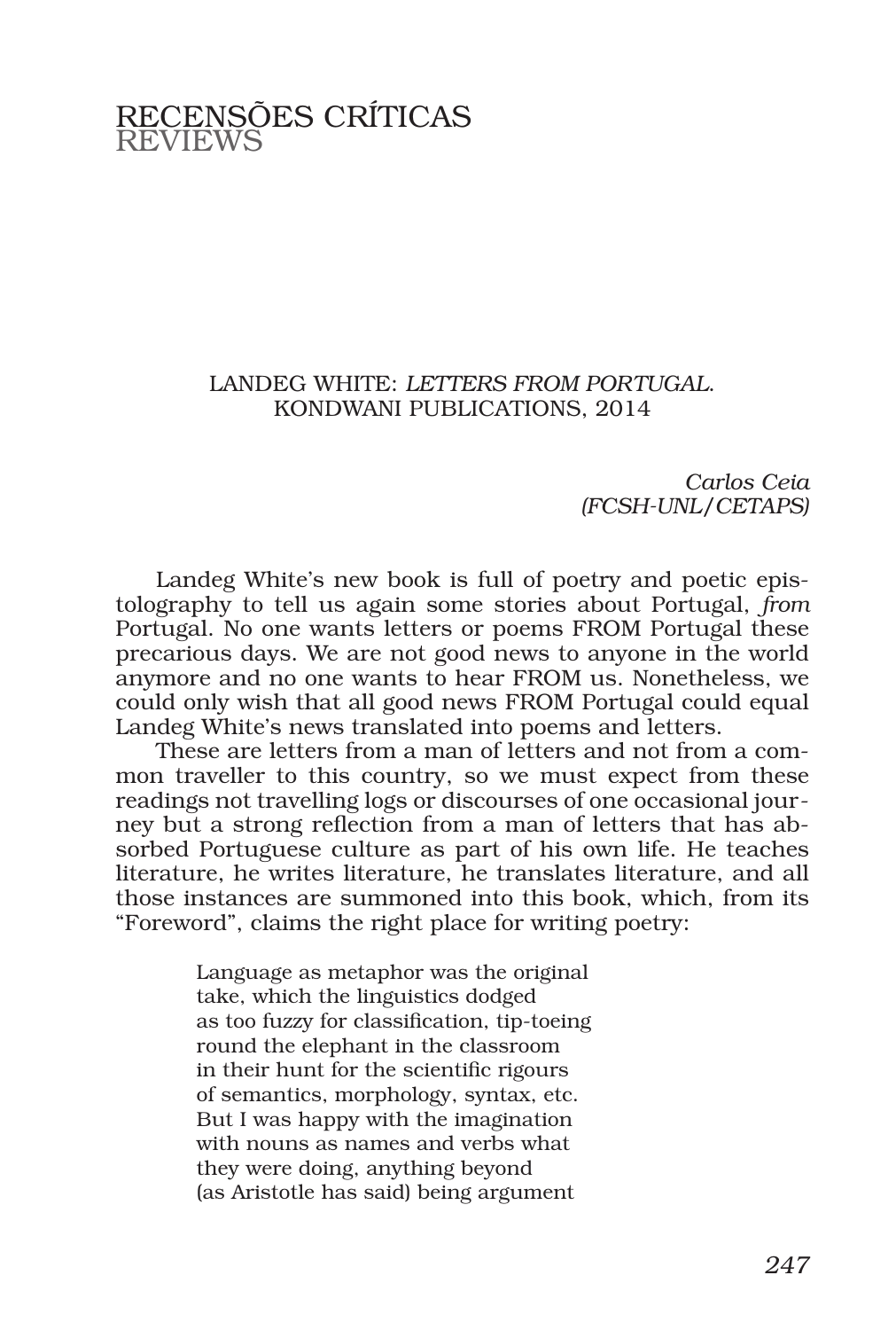by analogy, some uses of metaphor outranking others.

These opening lines mark White's poetic strategy without a hesitation. We will need to come back to the classics to understand the form of the poem as the play of meaning and its stylization; we will need to go back to the power of imagination, so that we can understand that poetry is not an academic subject matter to take to the laboratory so that a scientist or a teacher of literature can determine which truth it conceals, or which lines should be examined in order to validate a hypothesis.

This position will close the book, so that the reader will not forget that in poetry the power of indeterminacy is stronger than the power of prediction, or academic prescription of any solution for how to write, how to set up meaning or how to read from an outline already created. Poetry is against all determinacy, and this cry is all over White's book.

The intromission of the narrative into poetic discourse, which is so intense in many contemporary poets, Landeg White included, does not signify the death of lyricism but rather the exploration of new formats for poetic text, which tend to increasingly conform to the orality of everyday discourse. At the same time, contemporary poetry has almost lost its pastoral side to give itself up to the world of the city, civilisation, and urbanity, where every form of language convenes. It is in such a way that we read the poetry of Landeg White, which is marked by the urban acculturation of the poet to Portugal and its habits, as can be examined in previous books like *Where the Angolans are Playing Football: Selected and New Poems* (2003) and *Arab Work* (2006).

In *Letters from Portugal*, we are again reliving the way to transform an experienced life story or just a piece of it into a poem or a poetic letter. These poems/letters are also personal chronicles, because narrative poetry does not have to restrict itself to a unitary form of expression. It also does not necessarily constitute writing as exile in relation to the limits of poetry. I've been calling this tendency of narrative poetry to establish a discourse which requires other discursive forms in order to develop, using techniques from narrative fiction without wishing to adopt the respective fictionality, *narrotics*. In this book, I choose a quite surprising short poem to illustrate the triumph of *narrotics*. Many contemporary poets have been surprising me with unexpected themes, but I think that it is the very first time a poet writes about the result of a student's exam *em branco*, as in the poem "A show of fine words". This brilliant piece about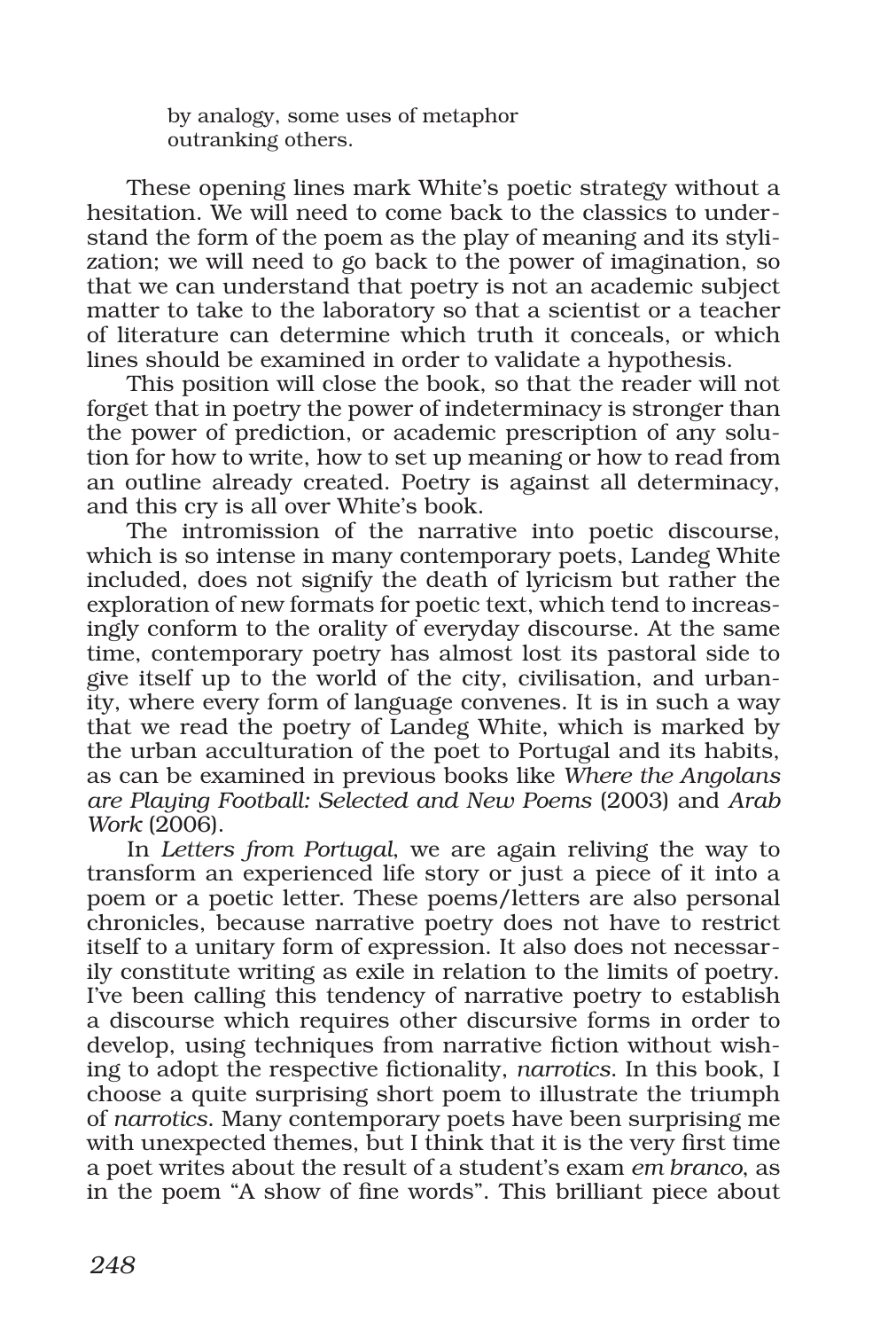nothing written and nothing taught (both student and teacher were awarded "zero") has a new meaning when transformed into a poem: unlike the student and the teacher, a poet cannot be awarded a "zero" in words, even though if a blank page can be read as a masterpiece of literature or anything else, depending on how we see it, and how much imagination we can use to fill in the blank page.

These days, literary theorists like myself will praise books like *Letters from Portugal* as true representatives of a new postmodern self-reflexive discourse. This book epitomizes the postmodern nerve to summon literature up to its own representation, in other words, *Letters from Portugal* is a splendid book of poetry about poetry itself and all its allies and enemies, all its readers and users, all its interpretations and deconstructions. We have it all here and Landeg White is laughing, seriously, and professionally, at all this, standing from above, in his special balcony, as it is illustrated in my favourite picture in this special edition, enriched by the fine art of António Bandeira Araújo. This is the postmodern version of Eça de Queiroz's dinning group at the Trindade in late nineteenth century, but while Eça laughed at literature at dinner parties amongst friends, White is laughing at literature from the place where it is created, discussed, and interpreted, that is why any academic or writer can be beckoned to poem to participate in this outstanding aesthetic showbiz, as in "Letter 5":

> But I come to the poetry with a guilty secret, I, Camões's impresario to America, Conjuring his eloquence even in English, am chilled by Fernando Pessoa. (…) Eça de Queiroz, on the other hand, is a writer whose hand I'd be proud to have shaken. He's a device of placing an Englishman in the restaurant corner, or in a side box at the *São Carlos*, dispassionately observing his Portuguese characters most volubly on display. I have been that Englishman many time. (…)

This book is a "show of fine words" *from* Portugal, written by that Englishman of the nineteenth century with a postmodern eye, not only to Portuguese eyes but to the world's. You will find here stories about Lisbon, Camões, Eça de Queiroz, Portuguese